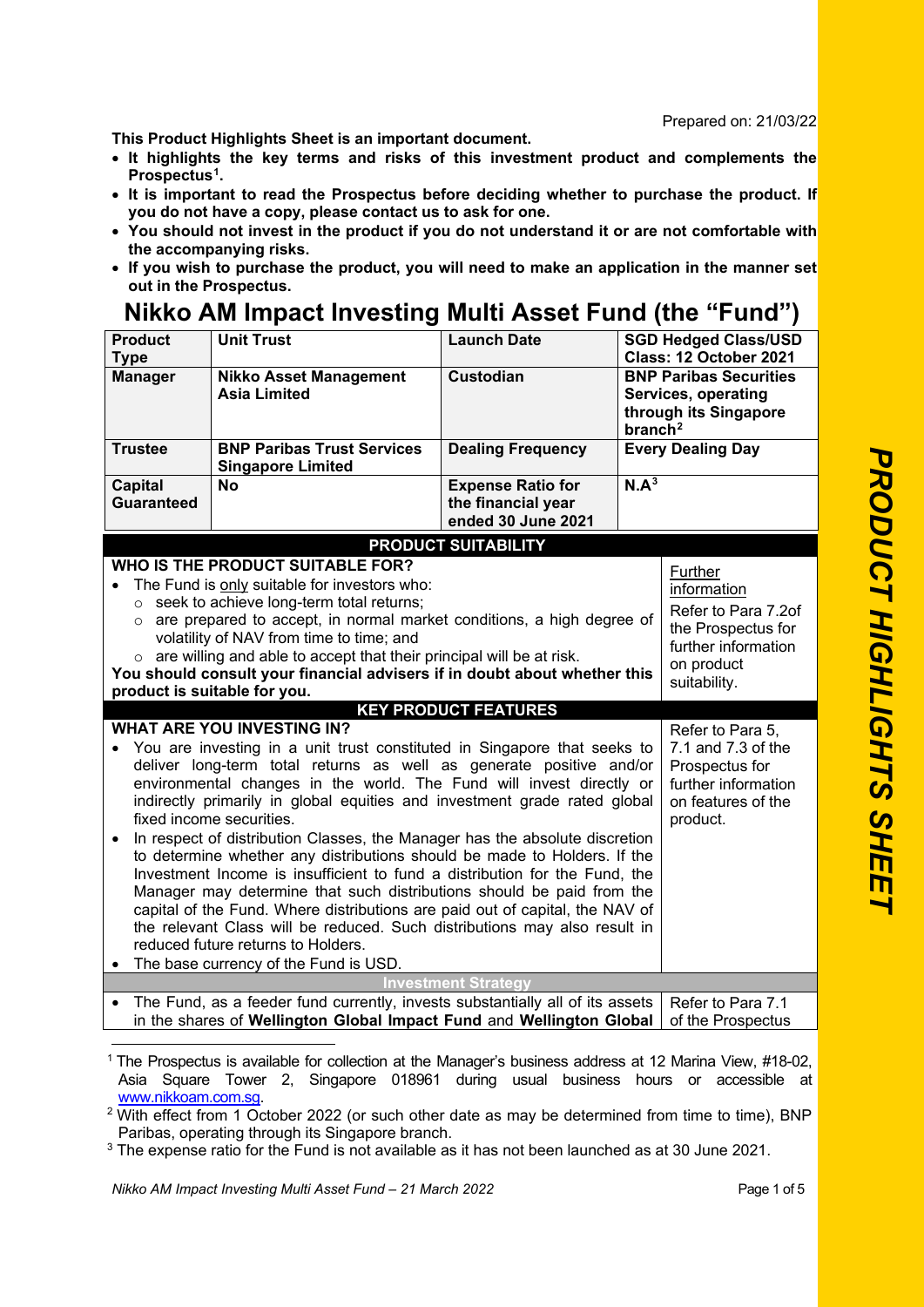| Impact Bond Fund (the "Underlying Funds"), both sub-funds within the<br>Wellington Management Funds (Ireland) Plc. The Wellington Global Impact<br>Fund will invest primarily in global equities and the Wellington Global<br>Impact Bond Fund will invest primarily in investment grade rated global<br>fixed income securities.<br>The Underlying Funds may use or invest in financial derivative<br>$\bullet$<br>instruments ("FDIs"), including, but not limited to, forward currency<br>transactions, interest rate futures and credit default swaps and options to<br>hedge credit risk for optimizing returns, hedging and/or efficient<br>portfolio management. | for further<br>information on the<br>investment<br>strategy of the<br>Fund.                                                                                       |
|-------------------------------------------------------------------------------------------------------------------------------------------------------------------------------------------------------------------------------------------------------------------------------------------------------------------------------------------------------------------------------------------------------------------------------------------------------------------------------------------------------------------------------------------------------------------------------------------------------------------------------------------------------------------------|-------------------------------------------------------------------------------------------------------------------------------------------------------------------|
| <b>Parties Involved</b>                                                                                                                                                                                                                                                                                                                                                                                                                                                                                                                                                                                                                                                 |                                                                                                                                                                   |
| <b>WHO ARE YOU INVESTING WITH?</b>                                                                                                                                                                                                                                                                                                                                                                                                                                                                                                                                                                                                                                      | Refer to Para 2 to                                                                                                                                                |
| The Manager is Nikko Asset Management Asia Limited.<br>The Trustee is BNP Paribas Trust Services Singapore Limited.<br>$\bullet$<br>The custodian is BNP Paribas Securities Services, operating through<br>$\bullet$<br>its Singapore branch (with effect from 1 October 2022 (or such other<br>date as may be determined from time to time), BNP Paribas, operating<br>through its Singapore branch).                                                                                                                                                                                                                                                                  | 4 of the<br>Prospectus for<br>further information<br>on the role and<br>responsibilities of<br>these entities and<br>what happens if<br>they become<br>insolvent. |
| <b>KEY RISKS</b>                                                                                                                                                                                                                                                                                                                                                                                                                                                                                                                                                                                                                                                        |                                                                                                                                                                   |
| WHAT ARE THE KEY RISKS OF THIS INVESTMENT?<br>You should be aware that the price of Units can go down as well as up.<br>The value of the product and its dividends or coupons may rise or fall.<br>The following are key risk factors that may cause you to lose some or all<br>of your investment:                                                                                                                                                                                                                                                                                                                                                                     | Refer to Para 9,<br>11.6 and 14 of the<br>Prospectus for<br>further information<br>on risks of the<br>product.                                                    |
| <b>Market and Credit Risks</b>                                                                                                                                                                                                                                                                                                                                                                                                                                                                                                                                                                                                                                          |                                                                                                                                                                   |
| You are exposed to interest rate and credit risk: Investments in debt<br>$\bullet$<br>securities are subject to interest rate fluctuations and credit risks, such as<br>risk of default by the issuer, and are subject to adverse changes in general<br>economic conditions, the financial condition of the issuer, or both, or an<br>unanticipated rise in interest rates, which may impair the issuer's ability to<br>make payments of interest and principal, resulting in a possible default by<br>the issuer.                                                                                                                                                      |                                                                                                                                                                   |
| You are exposed to market risk. The prices of the securities comprised in<br>the portfolio of the Fund and the Units, and the income from them, may be<br>influenced by political and economic conditions, changes in interest rates,<br>the earnings of the corporations whose securities are comprised in the<br>Fund's portfolio, and the market's perception of such securities.                                                                                                                                                                                                                                                                                    |                                                                                                                                                                   |
| You are exposed to the risk of investing in foreign securities. The<br>$\bullet$<br>investments of the Fund may be affected by political instability, exchange<br>controls, changes in taxation, foreign investment policies and other<br>restrictions and controls. The legal infrastructure and accounting, auditing<br>and reporting standards in certain countries may not provide the same<br>degree of investor protection or information to investors as would generally<br>apply in major securities markets. Foreign ownership restrictions in some<br>markets may mean that corporate action entitlements may not always be<br>secured or may be restricted.  |                                                                                                                                                                   |
| <b>Liquidity Risks</b>                                                                                                                                                                                                                                                                                                                                                                                                                                                                                                                                                                                                                                                  |                                                                                                                                                                   |
| The Fund is not listed and you can redeem only on Dealing Days.<br>$\bullet$                                                                                                                                                                                                                                                                                                                                                                                                                                                                                                                                                                                            |                                                                                                                                                                   |
| <b>Product-Specific Risks</b>                                                                                                                                                                                                                                                                                                                                                                                                                                                                                                                                                                                                                                           |                                                                                                                                                                   |
| You are exposed to the risk associated with the investment strategy<br>of the Underlying Fund. The performance of the Fund is subject to the<br>performance of the Underlying Fund. The Manager have no control over<br>the investment strategy of the manager of the Underlying Fund.                                                                                                                                                                                                                                                                                                                                                                                  |                                                                                                                                                                   |

PRODUCT HIGHLIGHTS SHEET *PRODUCT HIGHLIGHTS SHEET*

*Nikko AM Impact Investing Multi Asset Fund – 21 March 2022* Page 2 of 5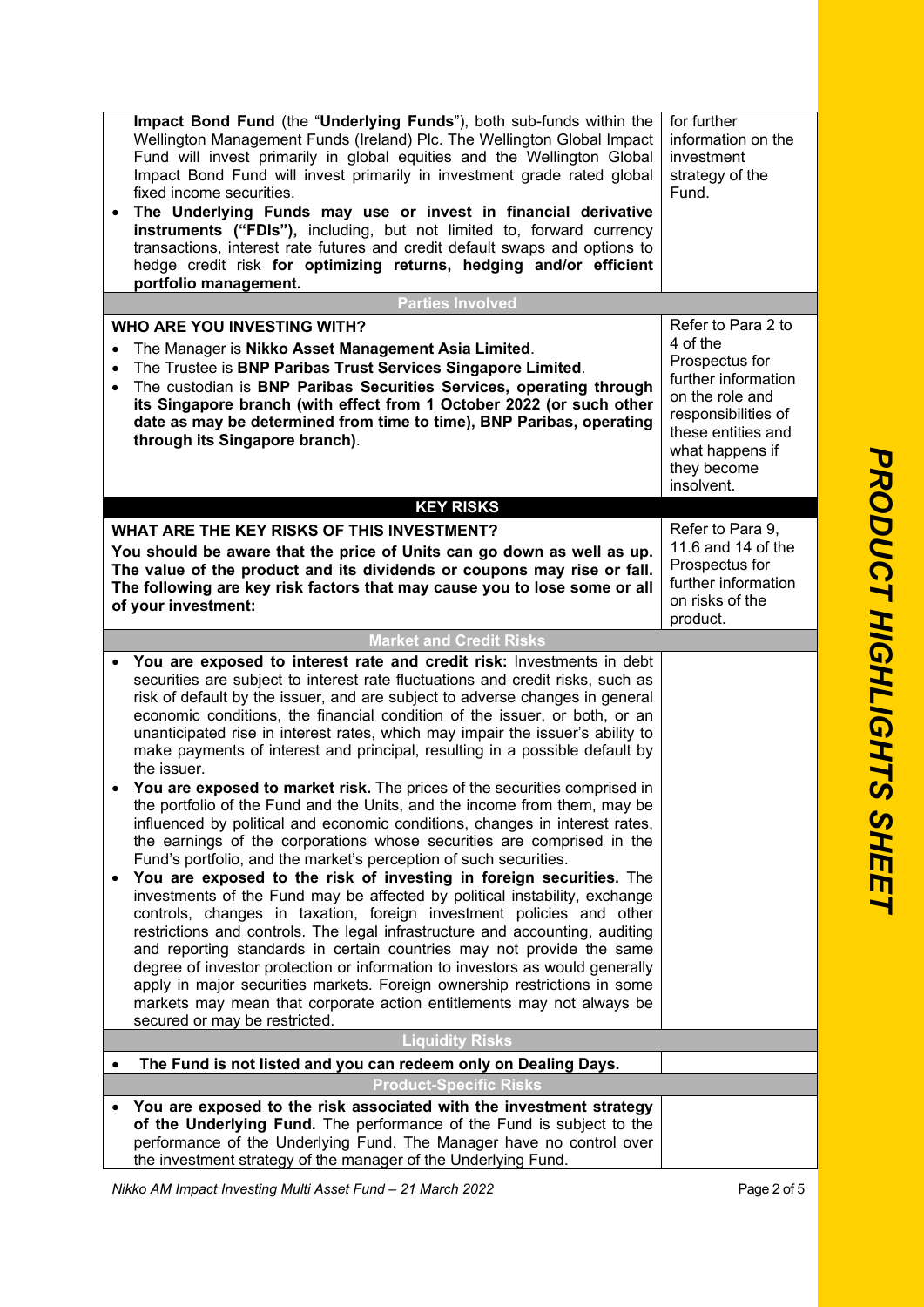|                                                      | You are exposed to derivatives risk. The Manager may invest in<br>financial derivative instruments ("FDIs") for the purposes of<br>optimising returns, hedging and/or efficient portfolio management.<br>FDIs involve risks different from, and in some cases, greater than, the risks<br>presented by more traditional investments. Some of the risks associated<br>with FDIs are market risk, management risk, credit risk, liquidity risk,<br>moratorium risk, capital control risk, tax risk and leverage risk. The<br>Underlying Funds also use or invest in FDIs, and it is possible that the<br>Fund's NAV may be subject to volatility due to the Fund's or the<br>Underlying Fund's usage or investment in FDIs.<br>You should be aware that your investment in the Fund may be<br>exposed to other risks of an exceptional nature from time to time.<br><b>FEES AND CHARGES</b> |                    |
|------------------------------------------------------|-------------------------------------------------------------------------------------------------------------------------------------------------------------------------------------------------------------------------------------------------------------------------------------------------------------------------------------------------------------------------------------------------------------------------------------------------------------------------------------------------------------------------------------------------------------------------------------------------------------------------------------------------------------------------------------------------------------------------------------------------------------------------------------------------------------------------------------------------------------------------------------------|--------------------|
|                                                      | The following fees and charges are applicable to the Fund <sup>*</sup> :                                                                                                                                                                                                                                                                                                                                                                                                                                                                                                                                                                                                                                                                                                                                                                                                                  | Refer to Para 8 of |
| Payable directly by you                              |                                                                                                                                                                                                                                                                                                                                                                                                                                                                                                                                                                                                                                                                                                                                                                                                                                                                                           | the Prospectus for |
|                                                      | further information                                                                                                                                                                                                                                                                                                                                                                                                                                                                                                                                                                                                                                                                                                                                                                                                                                                                       |                    |
| gross investment sum:                                | You will need to pay the following fees and charges as a percentage of your                                                                                                                                                                                                                                                                                                                                                                                                                                                                                                                                                                                                                                                                                                                                                                                                               | on fees and        |
| <b>Initial Sales Charge</b>                          | Current: Up to 5.00%; Maximum: 5.00%                                                                                                                                                                                                                                                                                                                                                                                                                                                                                                                                                                                                                                                                                                                                                                                                                                                      | charges.           |
|                                                      |                                                                                                                                                                                                                                                                                                                                                                                                                                                                                                                                                                                                                                                                                                                                                                                                                                                                                           |                    |
| <b>Realisation Charge</b>                            | Current: Nil; Maximum: 1%                                                                                                                                                                                                                                                                                                                                                                                                                                                                                                                                                                                                                                                                                                                                                                                                                                                                 |                    |
| <b>Exchange Fee</b>                                  | Where the Initial Sales Charge paid for Units being                                                                                                                                                                                                                                                                                                                                                                                                                                                                                                                                                                                                                                                                                                                                                                                                                                       |                    |
|                                                      | exchanged is less than the Initial Sales Charge                                                                                                                                                                                                                                                                                                                                                                                                                                                                                                                                                                                                                                                                                                                                                                                                                                           |                    |
|                                                      | payable for the Units being acquired, the Manager                                                                                                                                                                                                                                                                                                                                                                                                                                                                                                                                                                                                                                                                                                                                                                                                                                         |                    |
|                                                      | shall be entitled to charge for the difference.                                                                                                                                                                                                                                                                                                                                                                                                                                                                                                                                                                                                                                                                                                                                                                                                                                           |                    |
|                                                      | The approved distributors of the Manager may also charge additional fees                                                                                                                                                                                                                                                                                                                                                                                                                                                                                                                                                                                                                                                                                                                                                                                                                  |                    |
| distributors before subscribing for Units.           | not listed in the Prospectus. You should therefore check with the approved                                                                                                                                                                                                                                                                                                                                                                                                                                                                                                                                                                                                                                                                                                                                                                                                                |                    |
| Payable by the Fund from invested proceeds           |                                                                                                                                                                                                                                                                                                                                                                                                                                                                                                                                                                                                                                                                                                                                                                                                                                                                                           |                    |
|                                                      | The Fund will pay the following fees and charges to the Manager, Trustee                                                                                                                                                                                                                                                                                                                                                                                                                                                                                                                                                                                                                                                                                                                                                                                                                  |                    |
| and other parties:                                   |                                                                                                                                                                                                                                                                                                                                                                                                                                                                                                                                                                                                                                                                                                                                                                                                                                                                                           |                    |
| <b>Annual Management Fee</b>                         | Current: 1.50% p.a. of the Class' NAV;                                                                                                                                                                                                                                                                                                                                                                                                                                                                                                                                                                                                                                                                                                                                                                                                                                                    |                    |
| (a) Retained by Manager                              | Maximum: 2.00% p.a. of the Class' NAV                                                                                                                                                                                                                                                                                                                                                                                                                                                                                                                                                                                                                                                                                                                                                                                                                                                     |                    |
| (b) Paid by Manager to                               | - (a) 40% to 100% of Annual Management Fee                                                                                                                                                                                                                                                                                                                                                                                                                                                                                                                                                                                                                                                                                                                                                                                                                                                |                    |
| financial adviser (trailer                           | - (b) 0% to 60% <sup>4</sup> of Annual Management Fee                                                                                                                                                                                                                                                                                                                                                                                                                                                                                                                                                                                                                                                                                                                                                                                                                                     |                    |
| fee)                                                 |                                                                                                                                                                                                                                                                                                                                                                                                                                                                                                                                                                                                                                                                                                                                                                                                                                                                                           |                    |
|                                                      | Current: 0.025% p.a. of the Fund's NAV;                                                                                                                                                                                                                                                                                                                                                                                                                                                                                                                                                                                                                                                                                                                                                                                                                                                   |                    |
|                                                      | Maximum: 0.10% p.a. of the Fund's NAV.                                                                                                                                                                                                                                                                                                                                                                                                                                                                                                                                                                                                                                                                                                                                                                                                                                                    |                    |
| <b>Annual Trustee Fee</b>                            | Subject always to a minimum fee of SGD5,000                                                                                                                                                                                                                                                                                                                                                                                                                                                                                                                                                                                                                                                                                                                                                                                                                                               |                    |
|                                                      | per annum or such lower amount as the                                                                                                                                                                                                                                                                                                                                                                                                                                                                                                                                                                                                                                                                                                                                                                                                                                                     |                    |
|                                                      | Manager and the Trustee may agree from time                                                                                                                                                                                                                                                                                                                                                                                                                                                                                                                                                                                                                                                                                                                                                                                                                                               |                    |
|                                                      | to time.<br>Subscription fee or preliminary charge: N.A.                                                                                                                                                                                                                                                                                                                                                                                                                                                                                                                                                                                                                                                                                                                                                                                                                                  |                    |
|                                                      | Realisation fee: N.A.                                                                                                                                                                                                                                                                                                                                                                                                                                                                                                                                                                                                                                                                                                                                                                                                                                                                     |                    |
|                                                      | Investment management fee: N.A.                                                                                                                                                                                                                                                                                                                                                                                                                                                                                                                                                                                                                                                                                                                                                                                                                                                           |                    |
|                                                      | Distribution Fee: N.A.                                                                                                                                                                                                                                                                                                                                                                                                                                                                                                                                                                                                                                                                                                                                                                                                                                                                    |                    |
| Fees charged by each<br><b>Underlying Fund which</b> | Any other substantial fee/charge (i.e. 0.1% or                                                                                                                                                                                                                                                                                                                                                                                                                                                                                                                                                                                                                                                                                                                                                                                                                                            |                    |
| the Fund invests in*                                 | more of the Underlying Fund's asset value):                                                                                                                                                                                                                                                                                                                                                                                                                                                                                                                                                                                                                                                                                                                                                                                                                                               |                    |
|                                                      | - Administrative Fee: not exceeding 0.25% p.a.                                                                                                                                                                                                                                                                                                                                                                                                                                                                                                                                                                                                                                                                                                                                                                                                                                            |                    |
|                                                      | for the Wellington Global Impact Fund                                                                                                                                                                                                                                                                                                                                                                                                                                                                                                                                                                                                                                                                                                                                                                                                                                                     |                    |
|                                                      | - Administrative Fee: not exceeding 0.25% p.a.                                                                                                                                                                                                                                                                                                                                                                                                                                                                                                                                                                                                                                                                                                                                                                                                                                            |                    |
|                                                      | for the Wellington Global Impact Bond Fund                                                                                                                                                                                                                                                                                                                                                                                                                                                                                                                                                                                                                                                                                                                                                                                                                                                |                    |
| <b>Other Fees and Charges</b>                        | Other fees and charges may each amount to or                                                                                                                                                                                                                                                                                                                                                                                                                                                                                                                                                                                                                                                                                                                                                                                                                                              |                    |
|                                                      | exceed 0.10% per annum, depending on the                                                                                                                                                                                                                                                                                                                                                                                                                                                                                                                                                                                                                                                                                                                                                                                                                                                  |                    |

<span id="page-2-0"></span><sup>&</sup>lt;sup>4</sup> Your financial adviser is required to disclose to you the amount of trailer fee it receives from the Manager.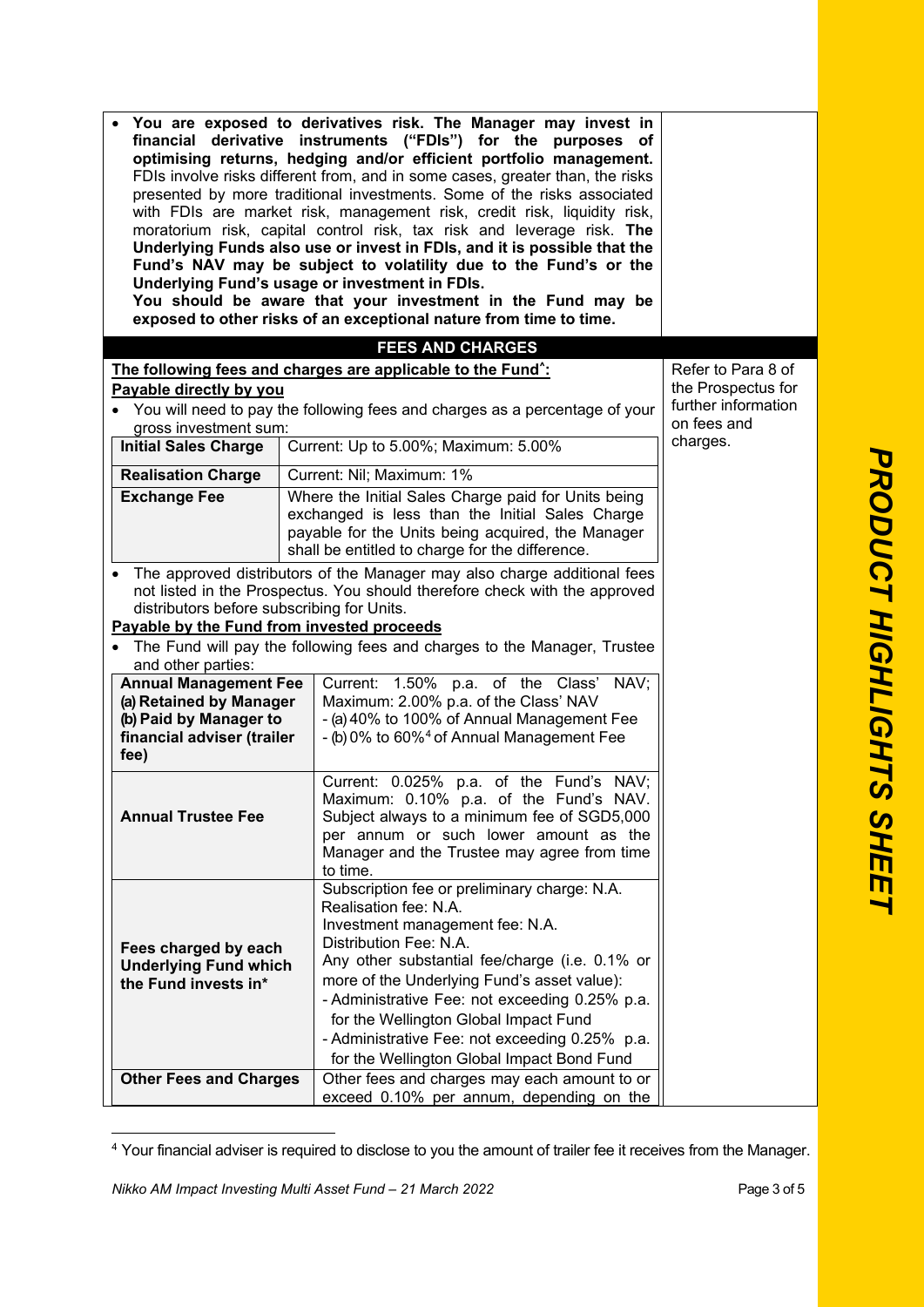| proportion that each fee or charge bears to the<br>Fund's NAV.                                                                                                                                                                                                                                                                                                                                                                                                                                   |                                                              |
|--------------------------------------------------------------------------------------------------------------------------------------------------------------------------------------------------------------------------------------------------------------------------------------------------------------------------------------------------------------------------------------------------------------------------------------------------------------------------------------------------|--------------------------------------------------------------|
| <sup>^</sup> You should note that the fees and charges applicable to the Fund (including<br>fees based on the NAV of the Fund) will be based on the NAV before Swing                                                                                                                                                                                                                                                                                                                             |                                                              |
| Pricing adjustment (if any) is applied. Please refer to paragraph 20.10 of the                                                                                                                                                                                                                                                                                                                                                                                                                   |                                                              |
| Prospectus for further details.<br>*You should note that where a fee charged by an Underlying Fund is                                                                                                                                                                                                                                                                                                                                                                                            |                                                              |
| calculated based on its NAV, such fee would be based on the "unswung" price                                                                                                                                                                                                                                                                                                                                                                                                                      |                                                              |
| of the Underlying Fund (i.e. without applying any swing pricing mechanism as<br>described in paragraph 9.3.7 of the Prospectus).                                                                                                                                                                                                                                                                                                                                                                 |                                                              |
| <b>VALUATIONS AND EXITING FROM THIS INVESTMENT</b>                                                                                                                                                                                                                                                                                                                                                                                                                                               |                                                              |
| <b>HOW OFTEN ARE VALUATIONS AVAILABLE?</b>                                                                                                                                                                                                                                                                                                                                                                                                                                                       | Refer to Para 10.9,                                          |
| The issue price and realisation price of the Units will be available on the<br>Business Day following each Dealing Day. You may check such prices on the<br>Manager's website (www.nikkoam.com.sg).                                                                                                                                                                                                                                                                                              | 11 and 13 of the<br>Prospectus<br>for<br>further information |
| HOW CAN YOU EXIT FROM THIS INVESTMENT AND WHAT ARE THE<br><b>RISKS AND COSTS IN DOING SO?</b>                                                                                                                                                                                                                                                                                                                                                                                                    | on valuation and<br>exiting from<br>the<br>product.          |
| <b>Cancellation of Units</b>                                                                                                                                                                                                                                                                                                                                                                                                                                                                     |                                                              |
| If applicable to you, you may cancel your subscription for Units in the relevant<br>Class by giving written notice to the Manager through the approved<br>distributor(s) from whom you purchased your Units within 7 calendar days<br>from the date of your subscription or purchase of the Units. Any Initial Sales<br>Charge paid will be refunded to you. However, you will have to take the risk<br>for any price changes in the NAV of the relevant Class since you purchased<br>the Units. |                                                              |
| <b>Realisation of Units</b>                                                                                                                                                                                                                                                                                                                                                                                                                                                                      |                                                              |
| You can exit the Fund by writing to the Manager through the approved<br>distributor from whom you purchased your Units. If you are an institutional<br>investor who had purchased your Units directly from the Manager, you may<br>submit your realisation request to the Manager.                                                                                                                                                                                                               |                                                              |
| If your realisation request is received and accepted by 5 p.m. (Singapore                                                                                                                                                                                                                                                                                                                                                                                                                        |                                                              |
| time) on a Dealing Day, you will be paid a price based on the value of the<br>Fund for that Dealing Day. If your realisation request is received and accepted<br>after 5 p.m. (Singapore time), you will be paid a price based on the value of<br>the Fund on the immediately following Dealing Day.                                                                                                                                                                                             |                                                              |
| The realisation proceeds that you will receive are calculated by multiplying the<br>number of Units to be realised by the realisation price. There is currently no<br>realisation charge imposed. An example is as follows:                                                                                                                                                                                                                                                                      |                                                              |
| <b>Units</b><br>Realisation<br>= Realisation<br>to<br>be<br>proceeds<br>$\mathsf{X}$<br>realised<br>price<br>payable<br>\$1.050<br>$=$ \$1,050.00<br>1,000<br>$\mathsf{x}$                                                                                                                                                                                                                                                                                                                       |                                                              |
| The cancellation or realisation proceeds will normally be paid within seven                                                                                                                                                                                                                                                                                                                                                                                                                      |                                                              |
| Business Days after the relevant Dealing Day on which the cancellation or<br>realisation request is received.                                                                                                                                                                                                                                                                                                                                                                                    |                                                              |
| <b>CONTACT INFORMATION</b>                                                                                                                                                                                                                                                                                                                                                                                                                                                                       |                                                              |
| <b>HOW DO YOU CONTACT US?</b>                                                                                                                                                                                                                                                                                                                                                                                                                                                                    |                                                              |
| You may contact our approved distributors listed on our website at www.nikkoam.com.sg or call<br>Nikko Asset Management Asia Limited at 1800 535 8025.                                                                                                                                                                                                                                                                                                                                           |                                                              |